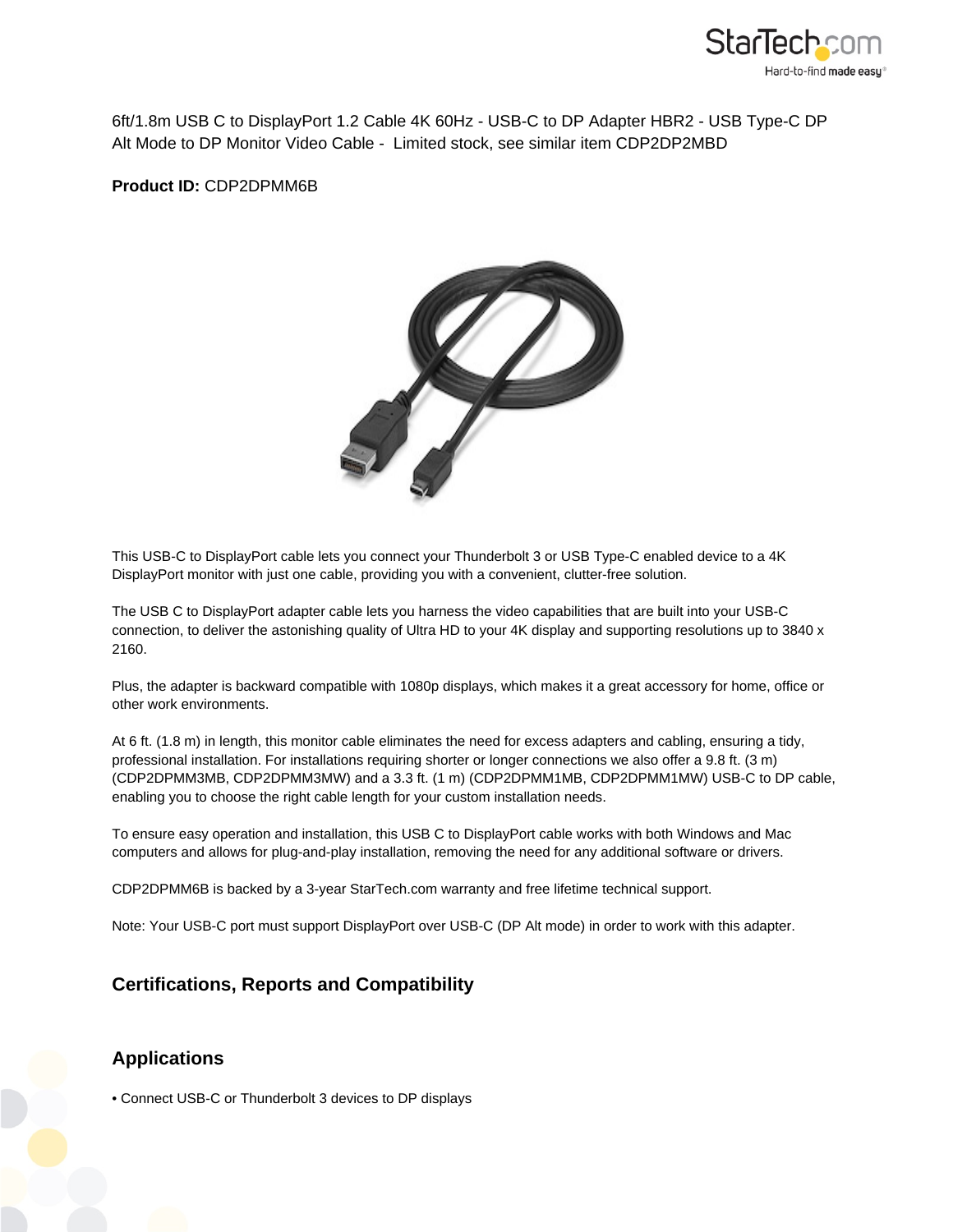

- Ideal for home office or hot desk environments
- Experience enhanced imaging with support for 4K 60Hz
- Deliver enriched presentations on the go

## **Features**

• INTEGRATED VIDEO ADAPTER CABLE: USB C to DisplayPort 1.2 cable (male/male) reduces clutter, minimizes signal loss/failure points & has slim host & display connectors that fit in tight spaces

• EASY TO USE: DisplayPort over USB-C converter cable w/ driverless setup works w/ any USB Type-C/Thunderbolt 3 (DP Alt Mode) device; compatible w/ macOS, iPadOS, Windows 10, Chrome OS, Android & Linux

• HIGH PERFORMANCE: Black 6'/1.8m USB-C DP Alt Mode to DisplayPort 1.2 (21.6Gbps) Cable supports 4K 60Hz UHD (3840x2160), HBR2, 5.1ch Audio, HDCP 2.2/1.4 1080p & Thunderbolt 3 Compatible

• HOST COMPATIBILITY: Dell XPS, Precision & Latitude, Lenovo ThinkPad X1 Carbon/Extreme, Microsoft Surface & Surface Pro, MacBook Pro, iPad Pro, TB3 MacBook Air, HP EliteBook, Spectre & ZBook

• DISPLAY COMPATIBILITY: USB-C to DP cable is tested & verified w/ full range of DP monitors incl brands Dell, Samsung, Asus, Acer & LG

| Hardware    |                                |                                    |
|-------------|--------------------------------|------------------------------------|
|             | Warranty                       | 3 Years                            |
|             | AV Input                       | USB-C                              |
|             | Ports                          | 1                                  |
|             | AV Output                      | DisplayPort - 1.2                  |
|             | Chipset ID                     | Controller: STM32F072CBU6 or VL103 |
| Performance |                                |                                    |
|             | Video Revision                 | DisplayPort 1.2                    |
|             | Maximum Digital<br>Resolutions | 3840 x 2160 @ 60 Hz                |
|             | <b>Supported Resolutions</b>   | 1024x768                           |
|             |                                | 1280x720 (High-definition 720p)    |
|             |                                | 1920x1080 (High-definition 1080p)  |
|             |                                | 1920x1200                          |
|             |                                | 2560x1440                          |
|             |                                |                                    |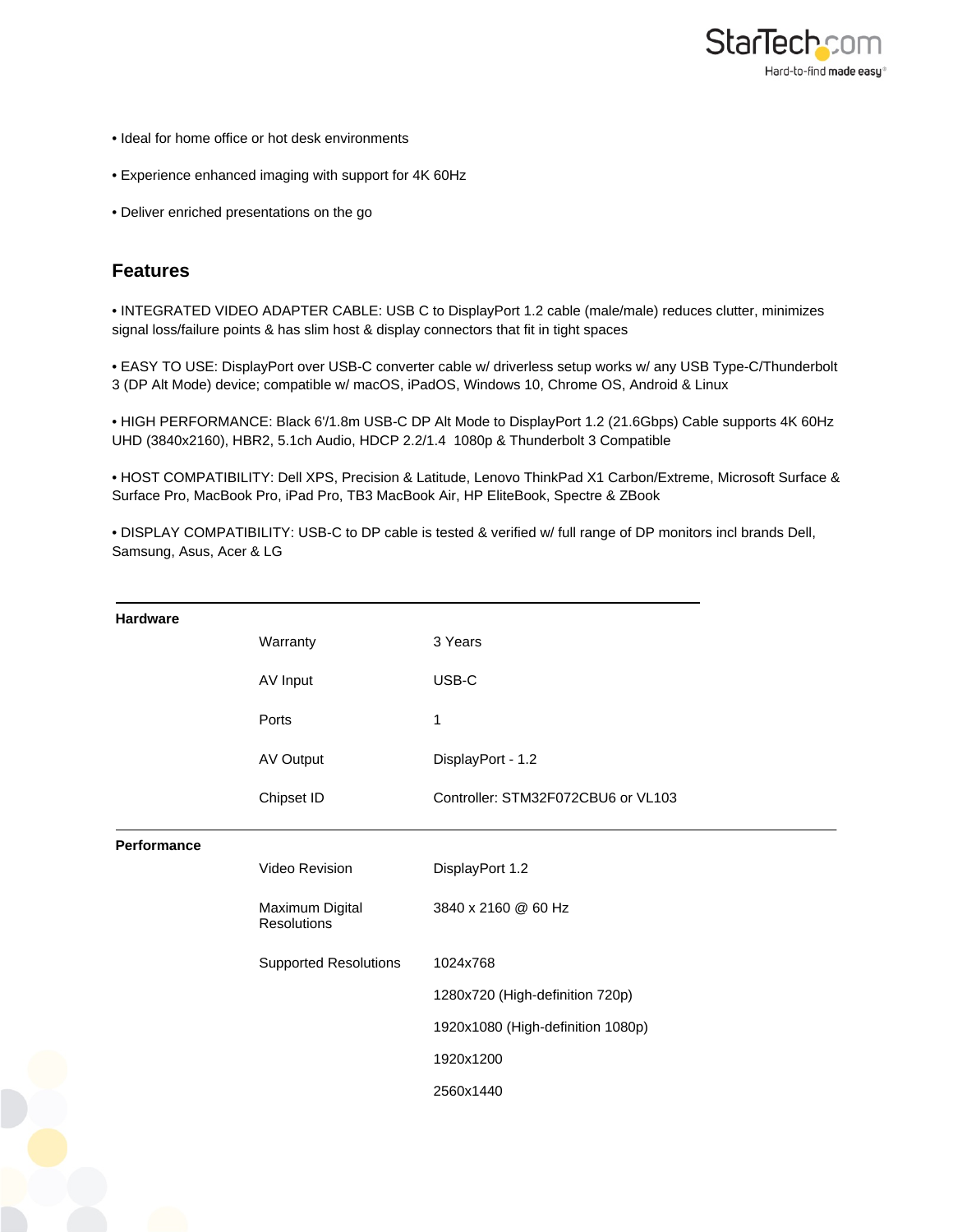

|                                  | 2560x1600                                                                                                |
|----------------------------------|----------------------------------------------------------------------------------------------------------|
|                                  | 3840x2160 (Ultra HD 4K)                                                                                  |
| Wide Screen Supported            | Yes                                                                                                      |
| Audio Specifications             | DisplayPort - 5.1 Channel Audio                                                                          |
|                                  |                                                                                                          |
|                                  | USB-C (24 pin) DisplayPort Alt Mode                                                                      |
| Connector B                      | DisplayPort (20 pin)                                                                                     |
|                                  |                                                                                                          |
| System and Cable<br>Requirements | Your USB-C port must support DisplayPort over USB-C (DP Alt<br>mode) in order to work with this adapter. |
|                                  |                                                                                                          |
| <b>Operating Temperature</b>     | 0C to 40C (32F to 104F)                                                                                  |
| Storage Temperature              | -40C to 80C (-40F to 158F)                                                                               |
| Humidity                         | 20%-70%RH                                                                                                |
|                                  |                                                                                                          |
| Color                            | <b>Black</b>                                                                                             |
| Cable Length                     | 5.9 ft [1.8 m]                                                                                           |
| Product Length                   | 5.9 ft [1.8 m]                                                                                           |
| Product Width                    | 0.8 in [20 mm]                                                                                           |
| Product Height                   | 0.4 in [10 mm]                                                                                           |
| Weight of Product                | 1.7 oz [49 g]                                                                                            |
|                                  |                                                                                                          |
| Package Length                   | 8.7 in [22 cm]                                                                                           |
| Package Width                    | 7.9 in [20 cm]                                                                                           |
| Package Height                   | 0.7 in [19 mm]                                                                                           |
| Shipping (Package)<br>Weight     | 2.0 oz [58 g]                                                                                            |
|                                  | Connector A                                                                                              |